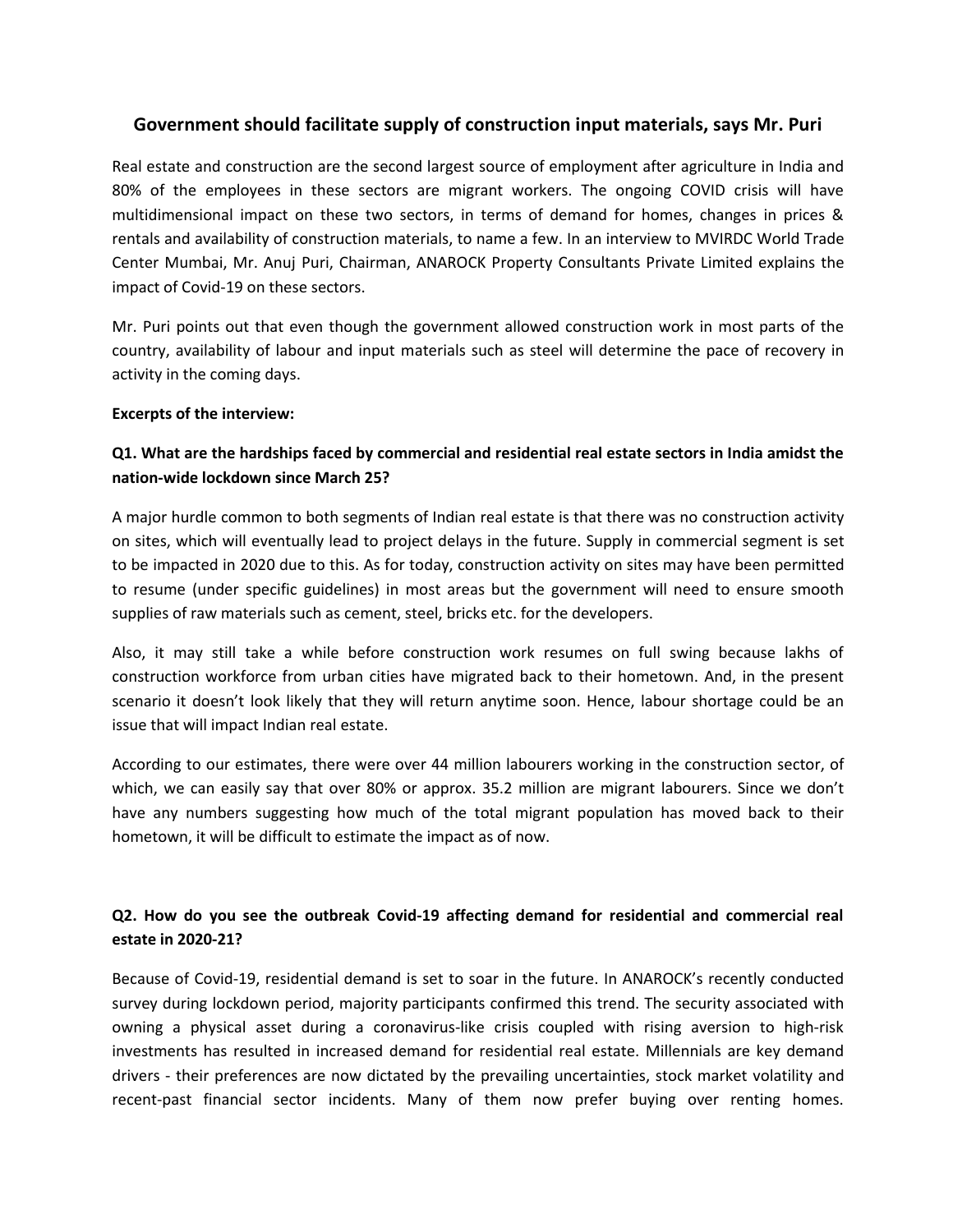Homeownership is now a compelling priority for millennials facing uncertain times. Out of the total voters favouring real estate, 55% are aged between 25-35 years - and 68% are end-users. In the H2 2019 edition of this survey, only 42% were in this age bracket. The general home buying sentiment is also guided by cheaper home loan interest rates, which currently average between 7.15% to 7.8%.

As for the commercial segment, we will have to wait and see as to when the Covid-19 issue is resolved and how things unfold in the near future. Most cities are still under a lockdown with just few relaxations as of now.

## **Q3. When do you expect recovery in demand for residential and commercial real estate sectors in India?**

As mentioned earlier, it is still too early to give a definite time period for real estate business to resume as usual because we are still in the midst of the crisis.

# **Q4. Reserve Bank of India has announced moratorium on loans taken by businesses and home buyers** and Government of India is working on a relief package to cushion the fallout of the lockdown on the **economy? What are your suggestions to the government and the RBI to provide relief to the real estate sectors?**

Developers would need a smooth supply of raw materials such as steel, cement, sand, bricks, etc. for construction activity to resume at a good pace. Also, while many developers have already been taking extra care of their construction workforce by providing them either full salaries, food, medical help or sanitisation products etc., there is also a need for the respective state governments to provide an extra comfortable environment for them to continue work and not return to their native town. That said, the government had already released funds for daily wage earners including construction workers.

Also, the RBI must further extend the moratorium on term loan payments for at least three more months. The move will provide major relief to all concerned stakeholders including developers. It will give time to developers to get their financial act together for at least a certain period.

# **Q5. What will be the impact of Covid-19 crisis on commercial lease rentals; will retailers and multiplexes renegotiate existing lease terms with property owners? Do you expect residential property prices to rise in the coming months given the expected growth in demand?**

Residential prices are unlikely to rise in the near future as sellers will need to factor in the uncertainty of the current period. Office rentals in some areas may come under pressure as occupiers try and renegotiate terms and cost. To reduce operations cost, telecommuting and rostered timings may become the new norm, depending on the nature of business - thus leading to higher demand for flexible workspaces. Indian retail sector leasing will also see pressure on rentals.